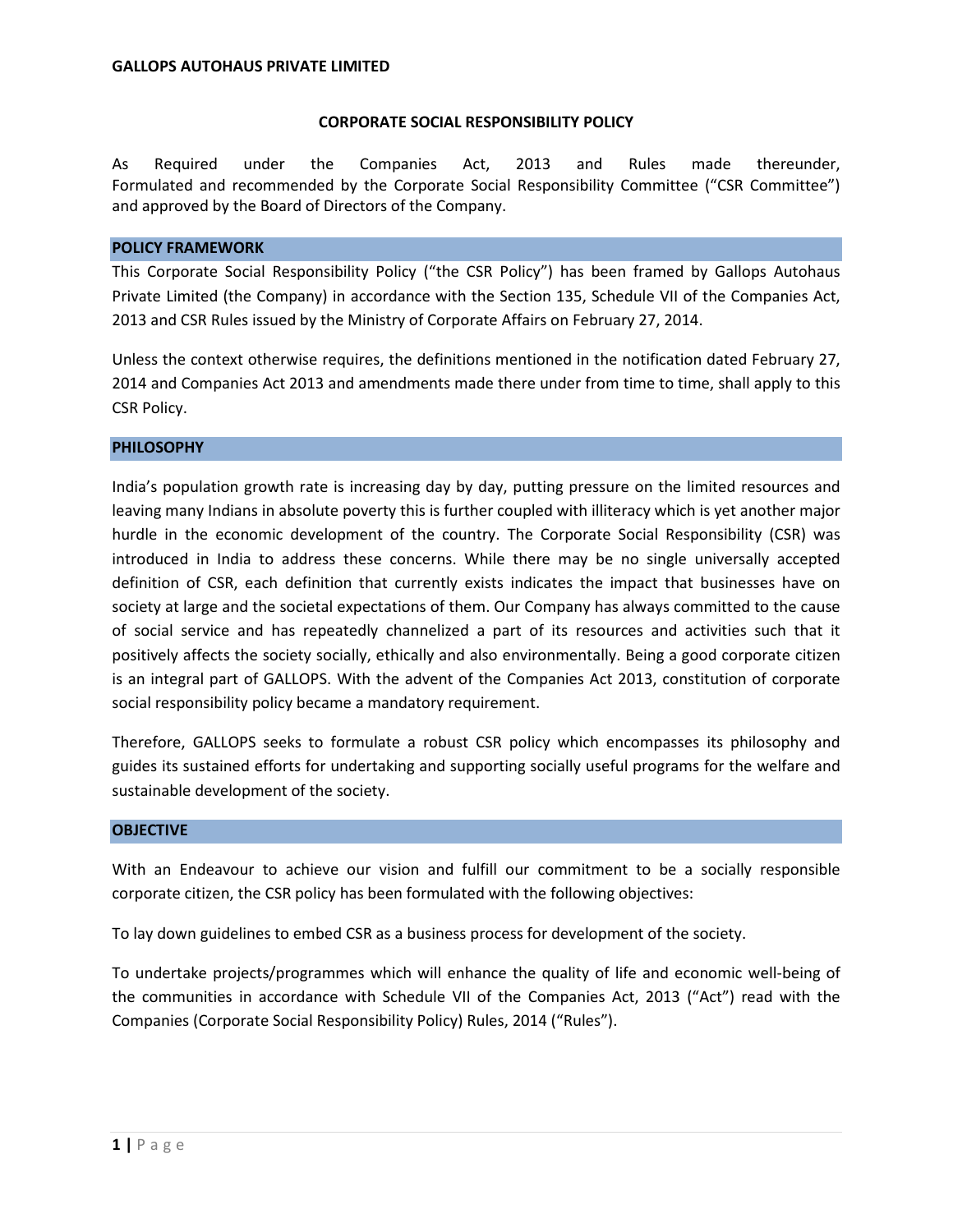# **APPLICABILITY**

Our CSR policy has been developed in consonance to Section 135 of the Companies Act, 2013 on CSR and in accordance with the CSR rules notified by the Ministry of Corporate Affairs, Government of India in 2014. The Policy shall apply to all CSR projects/programmes undertaken by Our Company in India as per Schedule VII of the Act and as amended from time to time.

# **CSR Committee**

The Company has constituted Corporate Social Responsibility Committee ("the Committee") comprising of following two Directors:

- 1. Mr. Tanuj Rajkumar Pugalia **1. Mr. Tanuj Rajkumar Pugalia**
- 2. Mr. Rajkumar Dharamchandji Pugalia Member

The Responsibilities of CSR Committee includes

- Formulating and recommending to the Board of Directors the CSR Policy and indicating activities to be undertaken
- Recommending the amount of expenditure for the CSR activities
- And monitoring CSR activities from time to time.

Execution, Monitoring and Reporting

The CSR Committee shall:

- Prepare and propose the CSR plan with the execution modalities and implementation schedules to the Board.
- Periodically appraise the Board on the status of the CSR plan.
- Institute a transparent monitoring mechanism for implementation of the CSR projects, programmes or activities undertaken by the Company.

To fulfill the above responsibilities, the CSR Committee would be equipped with necessary resources. The CSR team has been set up to ensure effective implementation of the CSR activities. The team would submit status reports of the projects/programmes to the CSR Committee on a periodic basis.

Board of Directors of the Company may re-constitute the Committee, as and when required to do so, by following the sections, sub-sections, rules, regulations, notifications issued or to be issued, from time to time, by the Ministry of Corporate Affairs or the Central Government of India. The Committee shall exercise powers and perform the functions assigned to it by the Board of Directors of the Company pursuant to section 135 of the Companies Act, 2013 and CSR Rules notified with regard thereto.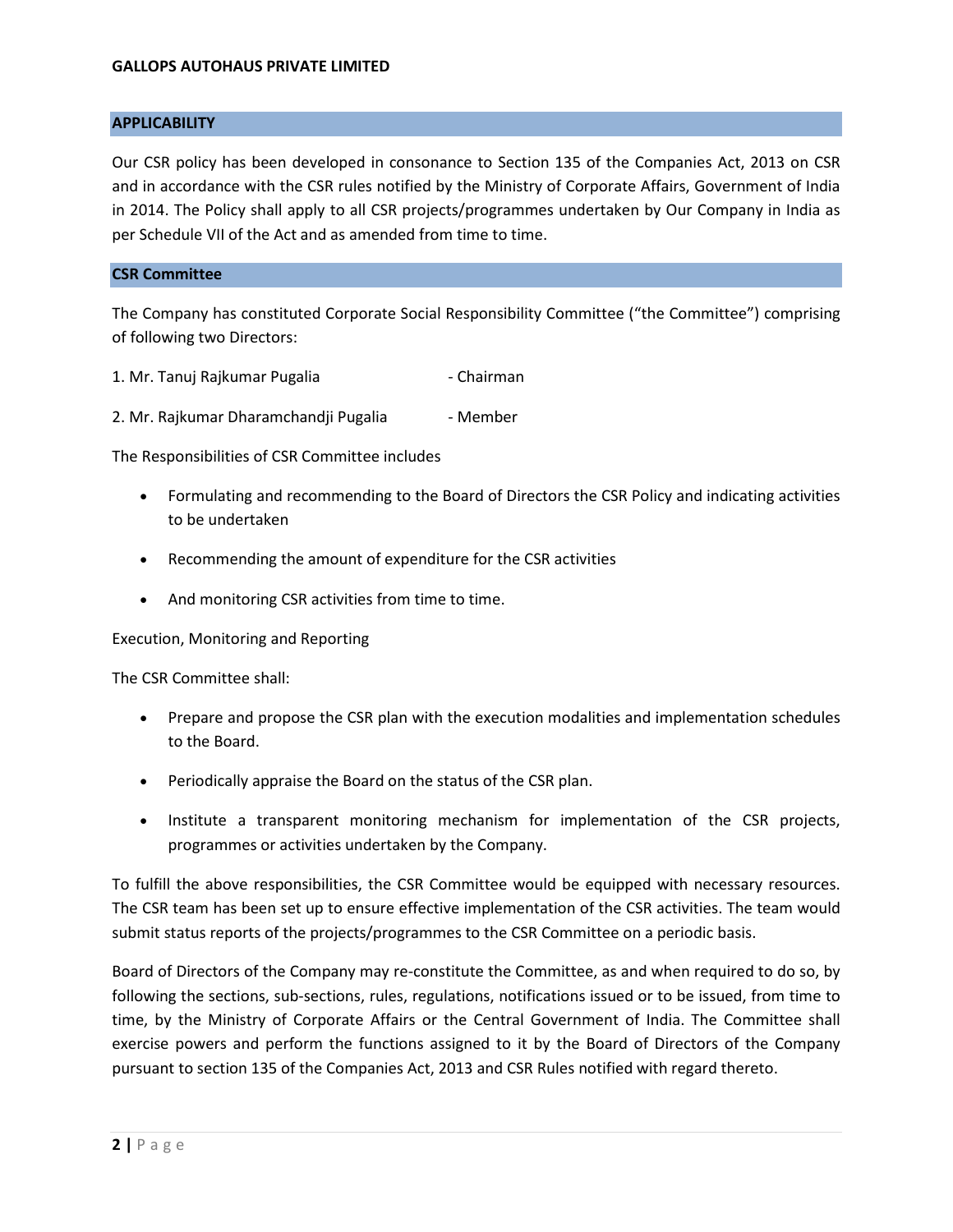# **CSR ACTIVITIES**

The Company shall upon the recommendation of its CSR Committee and with necessary approval of the Board, undertake any one or more of the following activities, as part of its corporate social responsibility initiative, which are defined in Schedule VII of the Companies Act 2013;

- 1. Eradicating hunger, poverty and malnutrition;
- 2. Promoting and improving health care including preventive, maternal health care and sanitation and making available safe drinking water;
- 3. Promoting education, including special education;
- 4. Providing employment, enhancing vocation skills especially among children, women, elderly, and the differently abled and livelihood enhancement projects;
- 5. Promoting gender equality, empowering women, setting up homes and hostels for women and orphans; setting up old age homes, day care centers and such other facilities for senior citizens and measures for reducing inequalities faced by socially and economically backward groups;
- 6. Combating human immunodeficiency virus, acquired immune deficiency syndrome, malaria and other diseases;
- 7. Ensuring environmental sustainability, ecological balance, protection of flora and fauna, animal welfare, agroforestry, conservation of natural resources and maintaining quality of soil, air and water;
- 8. Reducing child mortality;
- 9. Protection of national heritage, art and culture including restoration of heritage buildings and sites of historical importance and works of art; setting up public libraries; promotion and development of traditional arts and handicrafts:
- 10. Promote and development of sports and sporting activities including for the physically challenged or differently abled;
- 11. Contribution to the Prime Minister's National Relief Fund or any other fund set up by the Central Government for socio-economic development and relief and welfare of the Scheduled Castes, the Scheduled Tribes, other backward classes, minorities and women;
- 12. Contributions or funds provided to technology incubators located within academic institutions which are approved by the Central Government;
- 13. Rural development projects.
- 14. Provided that, the CSR projects and programs or activities that benefit only the employees of the Company and their relatives shall not be considered as CSR activities. Also, the CSR activities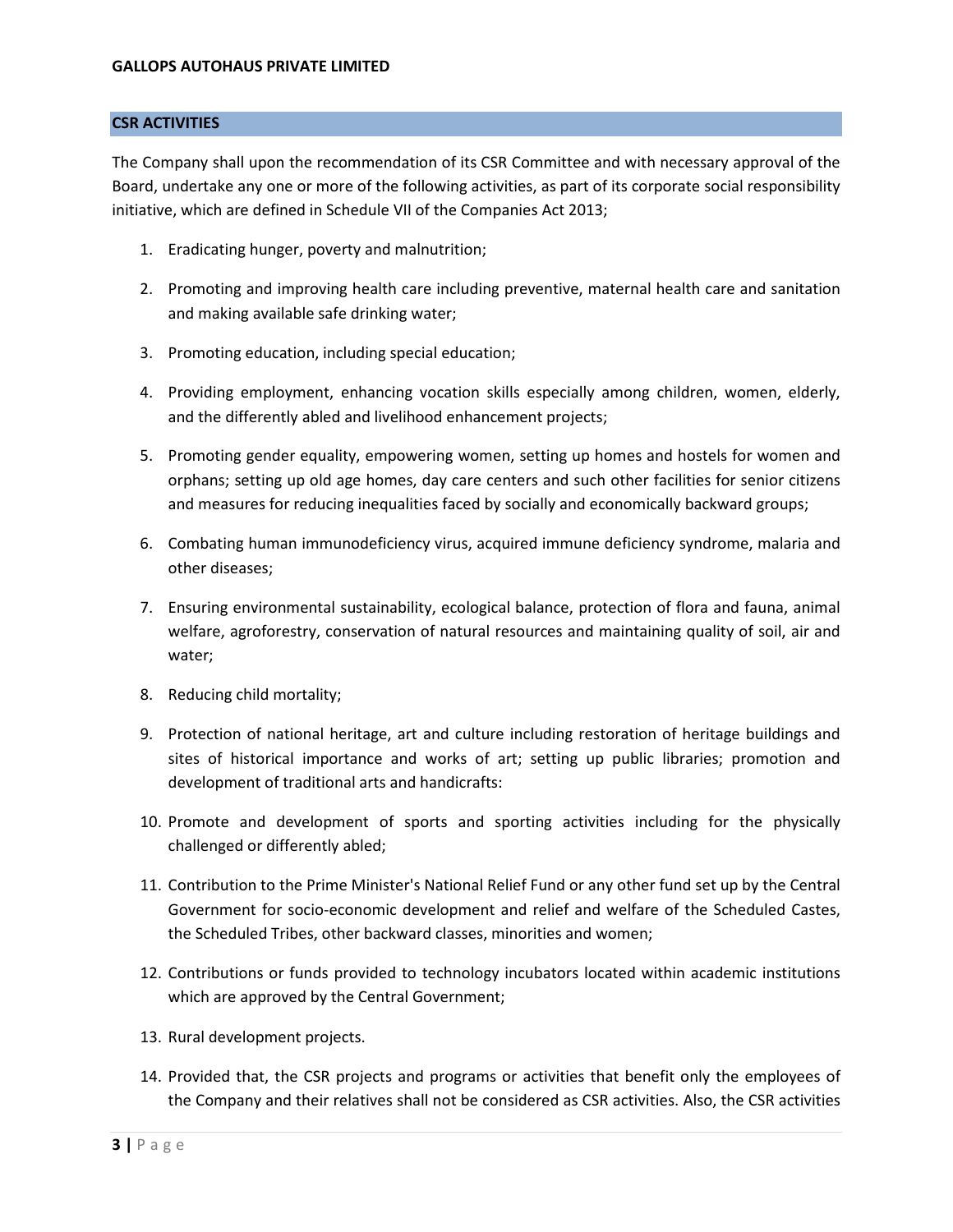undertaken in India only will be taken into consideration, in order to satisfy the requirement of section 135 of the Companies Act 2013.Also contribution of any amount directly or indirectly to any political party under section 182 of the Act shall not be considered as CSR activity.

# **BUDGET FOR CSR ACTIVITY& CSR EXPENSES:**

The Company shall allocate the budget for CSR activities. The minimum budgeted amount for a financial year shall be 2% of the average net profit of three immediate preceding financial years. The Company may allocate more fund/amount than the amount prescribed under section 135 of the Companies Act, 2013, for the CSR activities for any financial year. The Committee shall calculate the total fund for the CSR activities and recommend to the Board for the approval. The Board shall approve the total fund to be utilized for CSR activity for respective financial year.

CSR expenditure shall include all expenditure including contribution to corpus for projects or programs relating to CSR activities approved by the Board on the recommendation of its CSR Committee, but does not include any expenditure on an item not in conformity or not in line with activities which fall within the approved CSR activities.

# **IDENTIFICATION OF ACTIVITIES/PROJECTS:**

Out of approved CSR activities, the Committee shall decide which activity/project should be given priority for the respective financial year. While arriving at the decision of the activity to be undertaken for the respective year, the Committee shall analyse the basic need of the community/ area in which the Organisation operates or at the place where its registered office is situated. The Committee shall record its findings and prioritised the CSR activities.

## **IMPLEMENTATION**

The Company may undertake CSR activities through a registered trust or a registered society or an associate company or through such other trusts, NGOs, registered societies, etc. which have an established track record of three years of undertaking such projects/programmes. Company may collaborate with other companies for undertaking the CSR projects/programmes subject to fulfillment of separate reporting requirements as prescribed in the Rules.

## **ORGANISATIONAL RESPONSIBILITY:**

At organisational level for implementation of agreed CSR activity, the committee may constitute an implementation team or authorised any of the Department of the Company to organize for the implementation of the CSR activity. The team or respective department shall monitor the implementation process from time to time, on behalf of the CSR committee and place a report to the Committee regarding the progress of the activity implementation, on a quarterly basis. The respective department or implementation team would be responsible for reporting of any irregularity to the Committee on immediate basis.